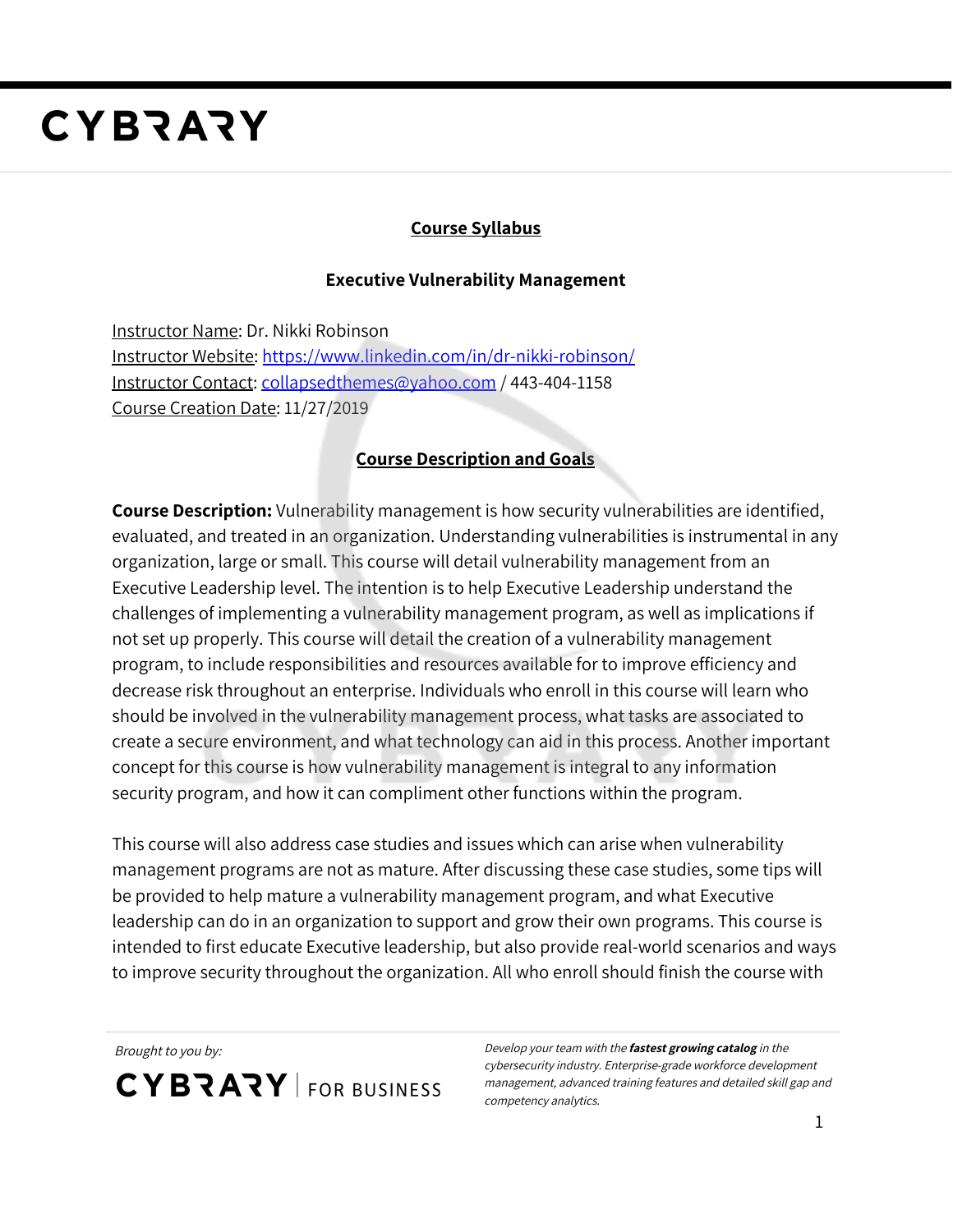# **CYBRARY**

actionable items to take back to their businesses to support their Security teams, or even implement new practices and technologies which could improve overall security.

**Prerequisites:** Individuals who take this course should be familiar with Information Technology and Security best practices. They should also be familiar with vulnerability management and the patch management lifecycle, but do not need to be experts or even proficient in these subjects. They should also be in a leadership role in their organization, whether private or public sector. Examples of job roles would be Director of IT or Security, CISO, CIO, CTO, CEO, or other Executive Leadership roles. These individuals should be decision-makers in the vulnerability management arena, from patch management to technology and software purchases in the organization, from a strategic management perspective.

**Course Goals:** By the end of this course, students should be able to:

- ❏ Define processes within a Vulnerability Management Program
- ❏ Identify who should be involved with Vulnerability Management
- ❏ Determine best practices for Vulnerability Management
- ❏ Understand how to improve vulnerability management using new software / tools
- ❏ Be able to create a Plan of Action to improve vulnerability management

**Labs Used:** N/A

**CYBRARY** FOR BUSINESS

Brought to you by: Develop your team with the **fastest growing catalog** in the cybersecurity industry. Enterprise-grade workforce development management, advanced training features and detailed skill gap and competency analytics.